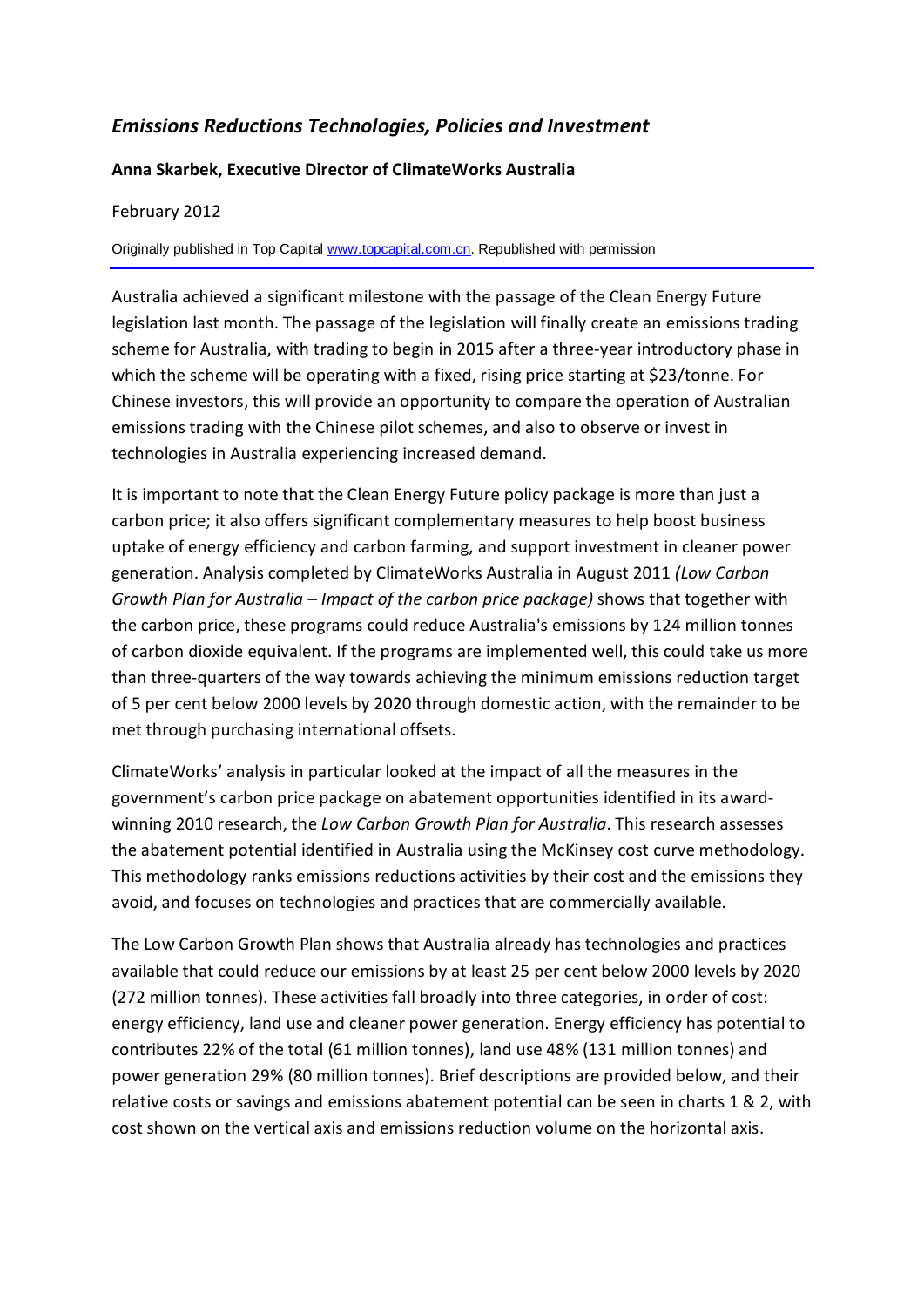

0 50 100 150 200 250

- 11

5% reduction target

### The ClimateWorks Low Carbon Growth Plan identified 272  $MtCO<sub>2</sub>e$  of abatement opportunities – and their costs

SOURCE: ClimateWorks Australia, *Low Carbon Growth Plan for Australia*

 $\Omega$ -50 -100 -150

 $-400$ 

### Extensive data sits behind the analysis for each opportunity

| Industry<br><b>Buildings</b>                                                                                   | <b>Forestry</b><br>Agriculture<br>Power<br>Transport                                                                                                                         |
|----------------------------------------------------------------------------------------------------------------|------------------------------------------------------------------------------------------------------------------------------------------------------------------------------|
| 2020 Australia GHG emissions reduction investor cost curve (from Jan. 2012 on)                                 | Solar PV (distributed)                                                                                                                                                       |
| Emissions reduction cost to an investor<br>$AS/ tCO2$ e                                                        | Coal CCS new build -<br>Capital improvements to existing<br><b>Biogas</b><br>black coal plant thermal efficiency                                                             |
| <sup>2</sup> Car and light commercial efficiency improvement<br>Large articulated truck efficiency improvement | Commercial retrofit insulation<br>Chemicals processes and fuel shift -                                                                                                       |
| 200<br>- Hybrid cars                                                                                           | - Cropland carbon sequestration<br>Coal IGCC with CCS<br>Strategic reforestation of non-marginal                                                                             |
| Residential appliances and electronics                                                                         | Wave/tidal<br>land with environmental forest<br>Iron and steel                                                                                                               |
| 150<br>Commercial retrofit energy waste reduction<br>Commercial retrofit HVAC                                  | - OCGT retrofit to base-load CCGT<br>processes<br>Reforestation of marginal land                                                                                             |
| Residential lighting<br>100<br>Commercial elevators and appliances                                             | with environmental forest                                                                                                                                                    |
| Commercial retrofit lighting                                                                                   |                                                                                                                                                                              |
| 50<br>Other industry energy efficiency<br>Mining energy efficiency                                             |                                                                                                                                                                              |
| 0                                                                                                              |                                                                                                                                                                              |
| 100<br>50<br>$-50$                                                                                             | 150<br>l2bo<br>1250<br>- Anti-methanogenic treatments<br><b>Emissions reduction potential</b><br>MtCO <sub>2</sub> e per year<br>Reduced deforestation and regrowth clearing |
| $-100$                                                                                                         | CCGT increased utilisation<br>$-$ Gas CCS                                                                                                                                    |
|                                                                                                                | Mining VAM oxidation<br>Solar thermal                                                                                                                                        |
| Electric cars<br>$-150$<br>- Pasture and grassland management                                                  | Geothermal                                                                                                                                                                   |
|                                                                                                                | Wind offshore<br>Reforestation of marginal land with timber plantation                                                                                                       |
| Reduced T&D losses<br>$-200$                                                                                   | Solar PV<br>(centralised)                                                                                                                                                    |
| Cement clinker substitution by slag                                                                            | Onshore wind                                                                                                                                                                 |
| Commercial cogeneration<br>$-250$<br>- Industrial cogeneration                                                 | (marginal locations)<br>Biomass co-firing                                                                                                                                    |
| Operational improvements to existing black coal plants thermal efficiency                                      | Biomass dedicated                                                                                                                                                            |
| Commercial new builds<br>$-300$                                                                                | Degraded farmland                                                                                                                                                            |
| Active livestock feeding<br>Commercial retrofit water heating                                                  | restoration                                                                                                                                                                  |
| Residential new builds<br>$-350$                                                                               | Onshore wind (best locations)<br>Gas CCGT new build                                                                                                                          |
| Reduced cropland soil emissions                                                                                | Residential building envelope                                                                                                                                                |
| Gas T&D network maintenance<br>$-400$<br>Pulp, paper and print energy efficiency                               | Improved forest management                                                                                                                                                   |
| Food, beverage and tobacco energy efficiency                                                                   | Aluminium energy efficiency                                                                                                                                                  |

SOURCE: ClimateWorks team analysis, derived from 2020 GHG emissions reduction cost curve (exhibit 5) 1 Assuming that no significant action is taken in 2011, and that 2011 projections for business-as-usual emissions in 2020 will stay stable in 2012

**Emissions reduction potentia** 

 $MtCO<sub>2</sub>e$  per year

25% reduction target

1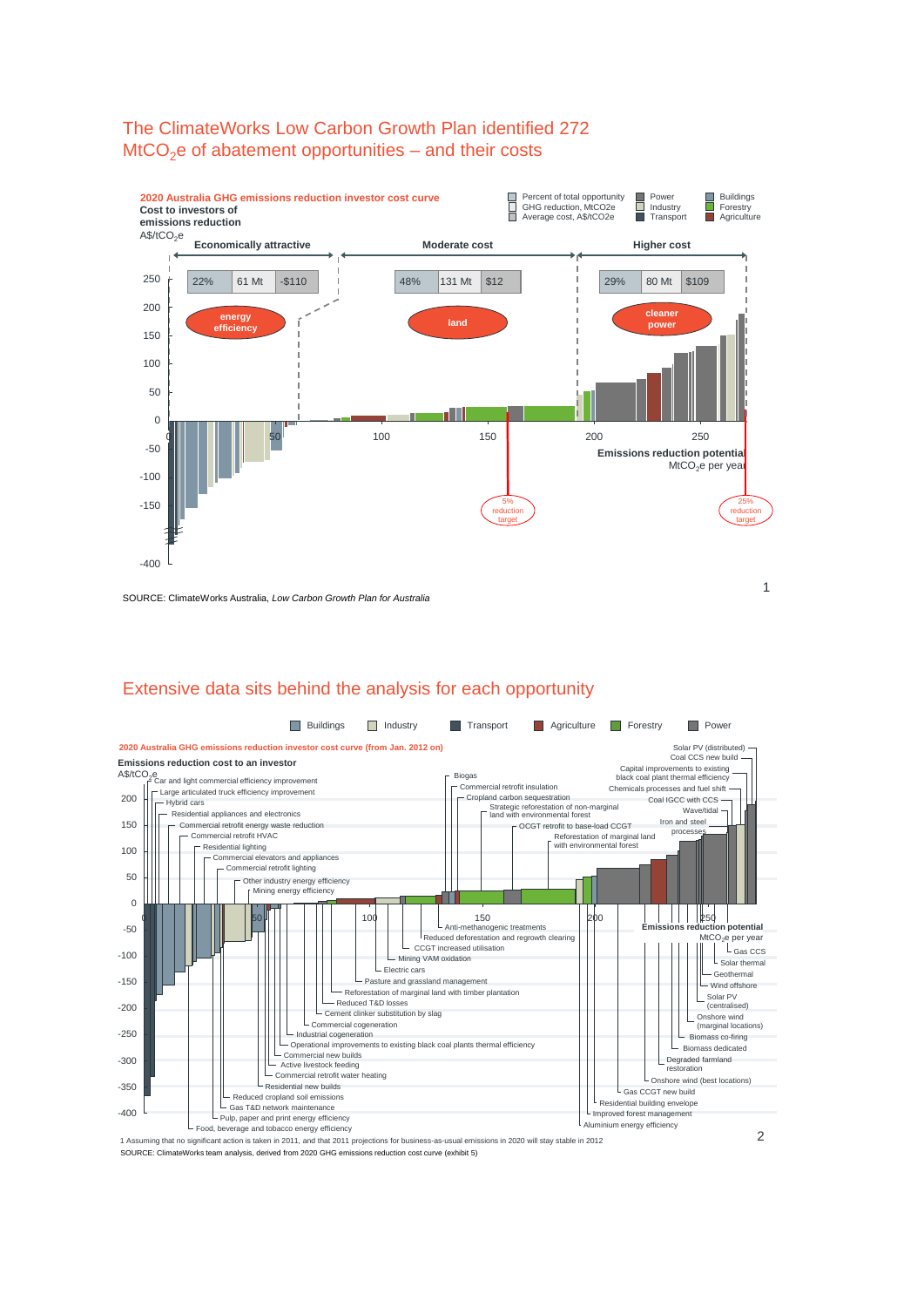Opportunities to reduce emissions in buildings are among the least cost activities. Nearly all of these can be structured to offer net financial savings. These include:

- Increasing new buildings' energy efficiency above current standards. These improvements could be achieved through improved building design and orientation, improved insulation and air tightness, usage of better materials and more efficient heating, ventilation and air conditioning (HVAC) and water heating systems.
- Improved efficiency through technology. These include actions such as replacing inefficient light bulbs, improving the energy efficiency of all appliances and equipment, but also decreasing energy losses experienced with open refrigeration, insufficiently insulated ovens or water mains. It also involves switching to less carbon-intensive fuels when possible, for example using more gas and solar-powered instead of electric water heaters. Implementing or upgrading control systems for lighting and HVAC systems can also reduce fixed energy use, especially in subsectors such as offices or hotels. Most technological improvements also deliver secondary benefits in terms of reduced need for HVAC. For example, putting doors on refrigeration systems reduces the heating load of supermarkets and improving the insulation of large ovens or installing more efficient light bulbs decreases the cooling load of restaurants or offices.
- The cheapest opportunity in existing buildings is in reducing energy waste, which could deliver at least 10% energy savings with very little capital expenditure. This includes actions such as reducing oversized and unnecessary equipment and better management of existing controls systems.
- Residential sector potential from increased insulation of existing buildings and replacement of greenhouse intensive water heaters by heat pumps or solar and high-efficient gas water heaters is largely captured by existing policies. Other major opportunities include the replacement of CFL light bulbs by LEDs and increased efficiency of appliances and equipment above current levels.

Energy efficiency is also a source of key opportunities in the industrial sector, with many also offering net financial savings. These include:

- Improved control systems and processes, reduction of duplicated or oversized equipment, upgrade of motor systems, decrease of energy losses in boilers and steam distribution systems, waste heat recovery for pre-heating or other uses, and building utilities.
- Emerging technologies in aluminum smelting (drained wetted cathode and inert anode) and mining (improved weighing system to optimise truck loads or more accurate autonomous drilling) should also contribute to energy efficiency by 2020.
- Technologies currently under development include: Ventilation Air Methane (VAM) oxidation which can reduce fugitive methane emissions from gassy underground mines by 70%; Carbon Capture and Storage which could produce significant emissions reduction by 2030; emerging technologies such as improved weighing system to optimise truck loads or more accurate autonomous drilling which reduces total drilling requirements could also save 7% in mining energy use.
- Cogeneration (also called combined heat and power or CHP) provides primary energy savings by creating heat and electricity from the same fuel source. The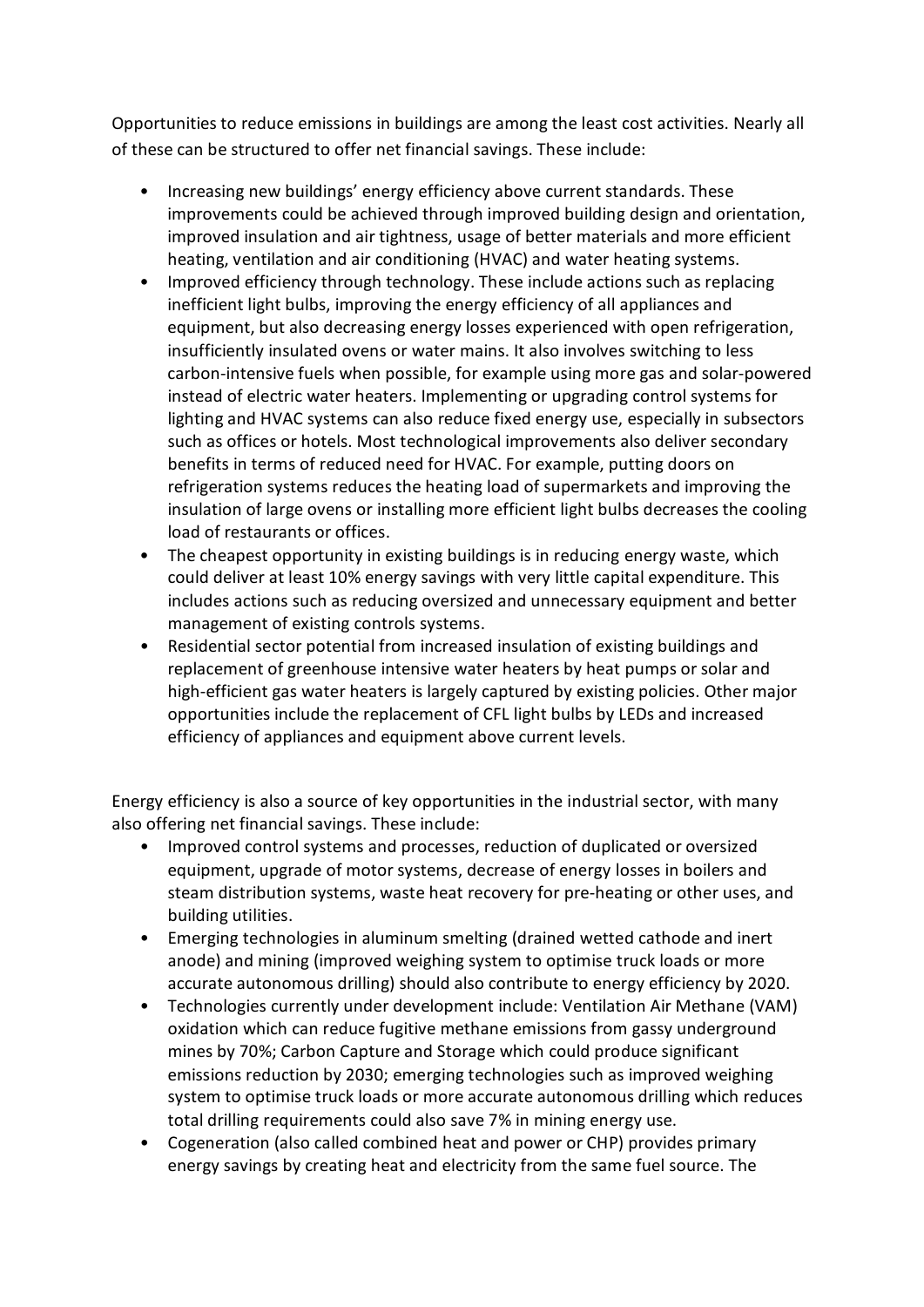potential is particularly high in commercial buildings and in the Iron and Steel industrial sectors, where all electricity use could be generated internally through this process.

• Other opportunities such as fuel or ingredient shift, industrial process improvement and reducing discharges of natural gas also represent opportunity to reduce emissions by significant volumes in Australia by 2020. Major opportunities include replacement of remote mines' inefficient gas or diesel generators by solar generators, fuel switches such as replacing coke by biomass for iron and steel production or clinker by slag in cement production, improvement of chemicals processes and catalysts and improved maintenance of the gas distribution system in remote locations.

Next in cost order are the opportunities for land-based carbon sequestration and reducing emissions from livestock. These include:

- Reducing cropland soil emissions is the lowest cost opportunity in agriculture, primarily involving reducing tillage, which reduces carbon emissions through less disturbance of the soil, and improved nutrient management, which reduces nitrous oxide  $(N_20)$  emissions through more precise application of fertiliser. These practices save farmers money via reduced labour, tillage and fertiliser costs, but there is not a large volume of emissions reduction opportunity nationally as these practices are already widely adopted.
- Reducing livestock emissions, through active livestock feeding that allow animals to gain weight more quickly with higher quality feed, and anti-methanogenic treatments such as vaccines, that act to reduce the prevalence of methane producing methanogens in livestock (many of these are still being trialled).
- Improved pasture management and natural grassland management, involving optimising grazing intensity and timing to maximise productivity and carbon sequestration, increasing the prevalence of deep rooted perennial grass species, managing fire and improving fertility via nutrient application and applying organic substrates to increase the soil's ability to support vegetation and store carbon.
- Cropland carbon sequestration, by increasing the use of deeper rooted crop varieties that allocate more carbon to the soil, and reducing the use of bare fallow and planting cover crops.
- Reforestation and reduced deforestation provide large abatement potential given Australia's large volumes of land.
- Reforestation can also be achieved while maintaining agricultural production. These options include: environmental plantings on less-productive land – agricultural land is planted with native forest not for harvest, providing aesthetic and biodiversity benefits; timber plantation on less-productive land – timber is planted for eventual harvest on land that is less suitable for other purposes, and the timber provides a source of revenue for farmers; strategic reforestation of productive land with environmental forest – best practice farming suggests that if around 2% of productive farm land is planted with trees in the form of windbreaks, plantings along waterways and tree islands to shade livestock, this is likely to increase the long term productivity and sustainability of farming enterprises.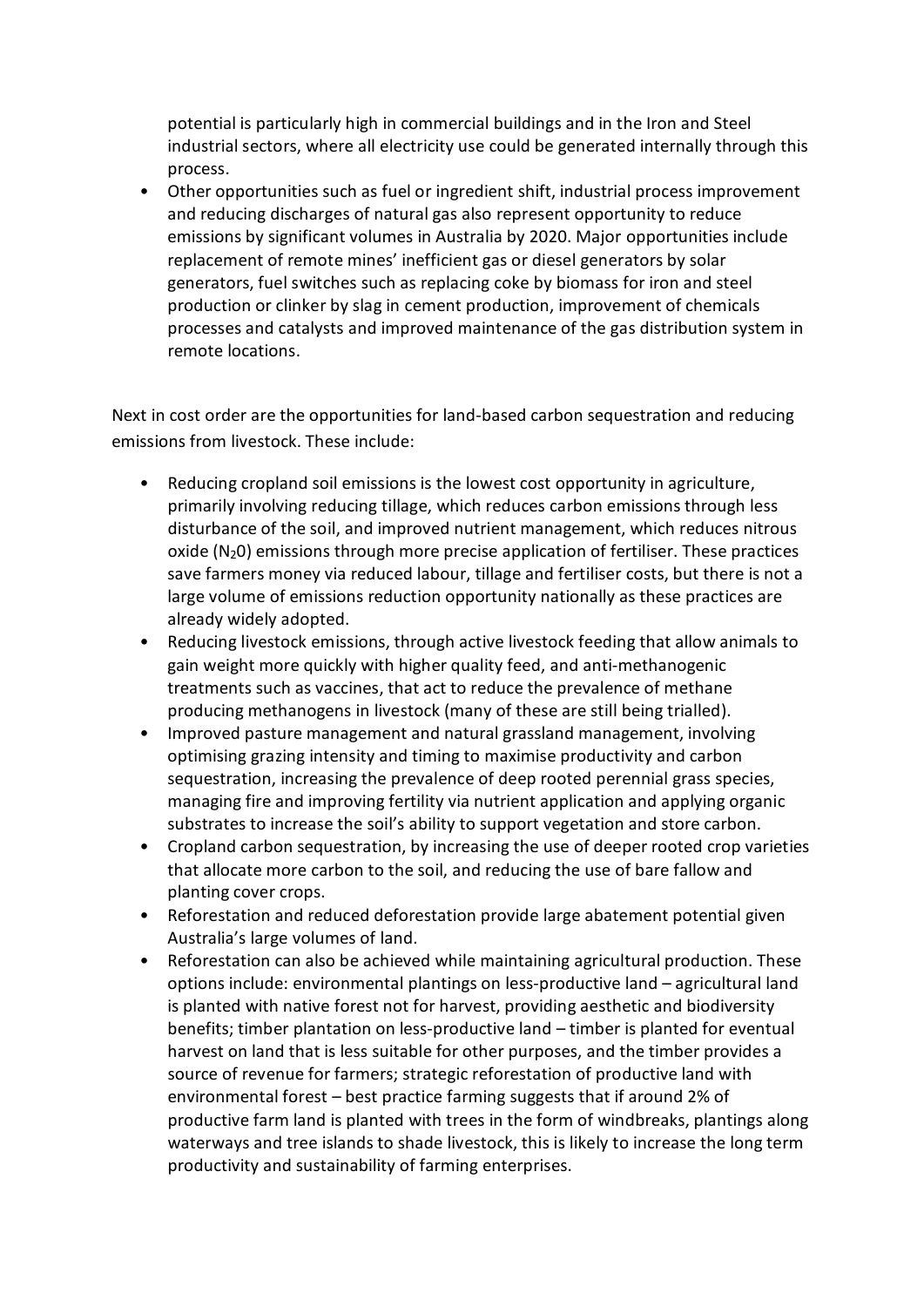Lower emissions power generation is the third major category of emissions reduction potential. The power or electricity generation sector is Australia's single largest sector for direct emissions. An abundance of cheap domestic thermal coal and a moratorium on nuclear power are the main drivers behind the high carbon intensity of Australia's power sector, which ranks in the top five worldwide, just below South Africa and on par with China.

The largest near-term opportunities for emissions reduction in the power sector are in displacing coal-fired generation with onshore wind, coal to gas shift, and solar thermal with storage. These currently require policy support to compete economically. Opportunities that offer net savings in the power sector are improved coal and gas power plant thermal efficiencies and reduced transmission and distribution losses.

The introduction of the Clean Energy Future legislation improves the economics of most opportunities in these three areas by putting a price on carbon, creating a signalling effect for long-life assets, and additional complementary measures that provide financial support. Chart 3 shows how much of the emissions reduction potential would become attractive to implement under the current policy settings, assuming the carbon price remains at the 5% cap level, which means it begins at \$23/tonne in 2012 and rises at 2.5% per year in real terms for three years and then is set by the market on the basis of a total cap on emissions being 5% below 2000 levels in 2020. As can be seen from Chart 3, this price does not become high enough to stimulate investment in most of the lower emissions power generation technologies.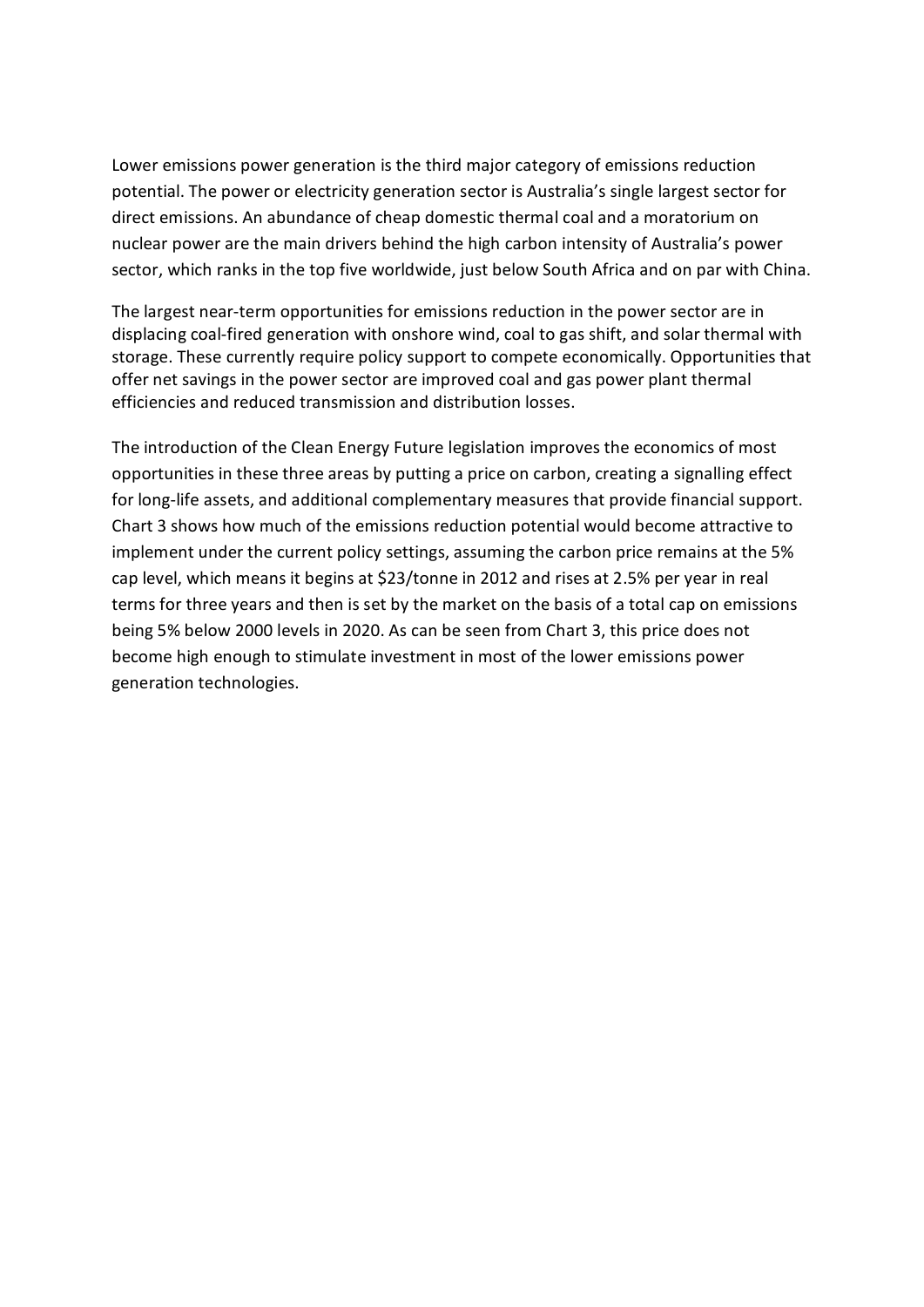

### Potential that could be implemented under the Government's carbon price policies set at the minimum 5% emissions cap

SOURCE: ClimateWorks Australia, *Low Carbon Growth Plan for Australia;* Australian Government, *Securing a Clean Energy Future*; ClimateWorks analysis

The combination of the complementary policy measures with the carbon price has the potential to more than double what Treasury modelling estimated could be achieved in Australia through the emissions trading scheme alone (58 million tonnes by 2020). This is because a carbon price (such as through an emissions trading scheme) stimulates some but not all of the least cost emissions abatement activities. Other barriers mean that a carbon price alone – felt by most businesses through higher electricity or gas prices – does not necessarily mean that businesses will undertake all the emissions reductions available even though they are technically cost-effective. The complementary measures are designed to overcome many of these barriers.

These barriers include:

#### **Capital constraints and investment priorities**

- Finite access to capital means emissions reduction projects are low priority
- It is difficult to access loans for energy efficiency projects or projects with higher risk
- The payback period on investment is too long to attract investment
- The return on capital does not meet the internal hurdle rate

#### **Information gaps and decision process**

- Access to information on emissions reduction opportunities is limited
- There is a lack of awareness of the potential financial or productivity benefits
- Emissions reduction projects are not core business and staff don't have required skills
- Scientific or technical uncertainty about an opportunity is preventing its uptake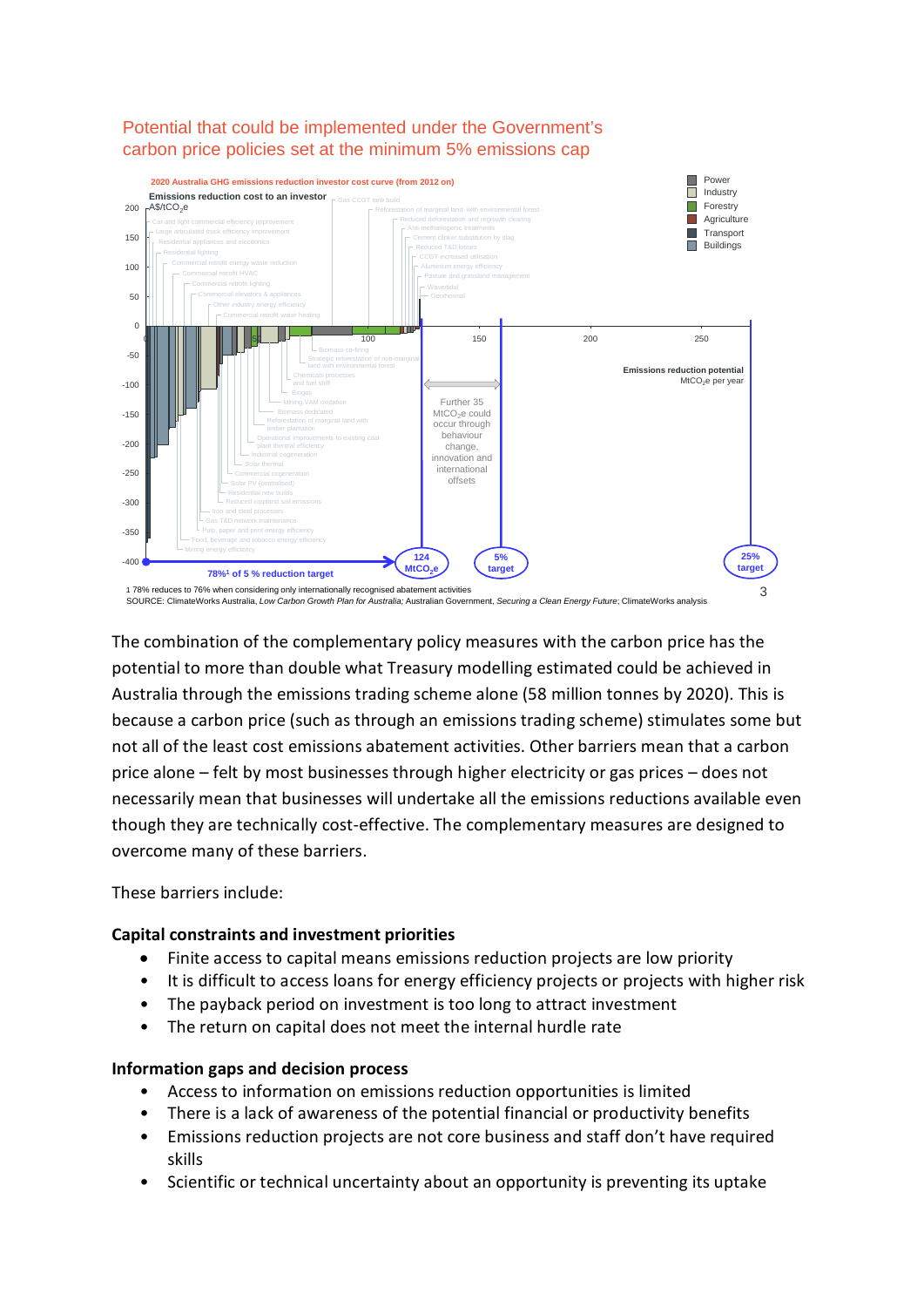### **Market structure/supply**

- Electricity pricing has been negotiated at non-market rates, reducing the attractiveness of energy efficiency projects
- Split incentives exist that see someone other than the investor benefit from financial savings (e.g. owner/tenant, current/future)
- Without aggregation, the project is too small for an individual business (high transaction costs, limited profitability)
- It is difficult to access energy efficient equipment through existing supply channels
- The market is too small or immature to guarantee reliability/quality of supply
- There are not enough workers with the skills to make large-scale deployment possible

These barriers affect nearly all of the opportunities identified in the Low Carbon Growth Plan for Australia. ClimateWorks' analysis of the Clean Energy Future policies suggest that it can help overcome the barriers for almost half of the total volume identified.

Many of the energy efficiency opportunities are made more cost effective by the carbon price, and there are further measures to help overcome the barriers of access to upfront capital through the Clean Technology Investment Program that will award grants for investing in more energy efficient equipment, and a new white certificate scheme through the national Energy Saving Initiative (ESI) that can help support the supply chain and lower transaction costs through aggregation of smaller opportunities.

Funding provided by the new \$10 billion Clean Energy Finance Corporation (CEFC) could unlock the emissions reduction potential in commercial and industrial cogeneration, as well as support larger-scale clean power generation such as solar thermal. In addition in the Power generation sector, there is funding offered for the early retirement of 2000 MW of brown coal, providing an opportunity for lower- emissions technology to enter the market.

Many land and forestry opportunities, such as reforestation and on-farm emissions reductions, are now eligible for significant support. Programs such as the Carbon Farming Initiative – providing offset credits that can be sold from 1 July 2012 to emitters – and the Carbon Farming Futures program of grants funding will help overcome informational barriers and transaction costs, while the formation of brokers who can aggregate opportunities on behalf of farmers can partially overcome capital constraints and fragmentation issues.

Of course, smart program design and delivery by Government will be critical to ensuring the complementary measures in the carbon price package deliver their full potential for emissions reduction. We need to be closely monitoring progress. Successful delivery of the package would provide solid evidence for strengthening Australia's 2020 pollution cap from 5 to 25 per cent when it is reviewed by the independent Climate Change Authority in two years.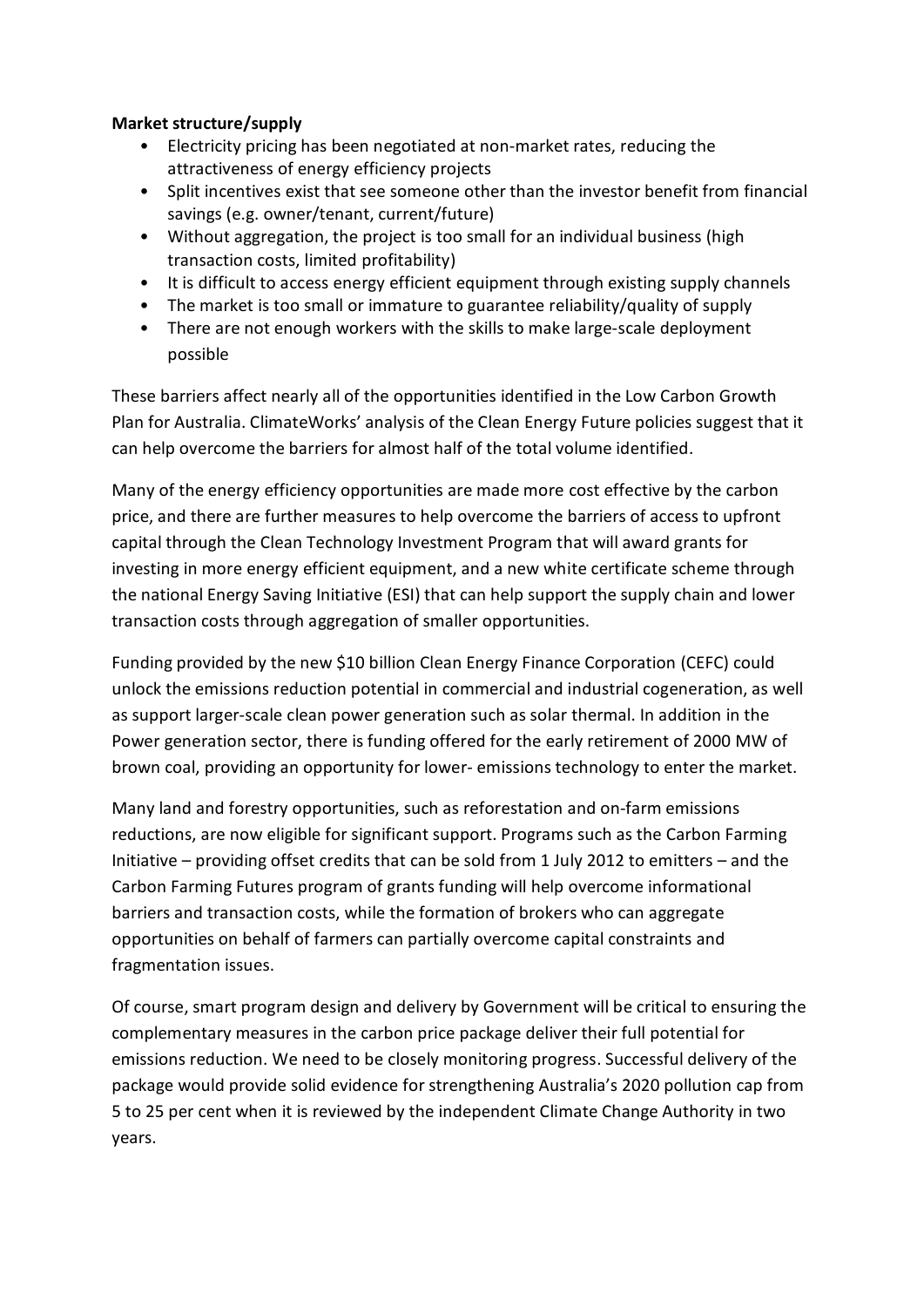The remainder of the opportunities require a higher price signal or other measures to make them attractive to businesses investors. Chart 4 shows the remaining opportunities that will not be unleashed by the current policy settings. Key policy steps to stimulate this further potential include:

- Raise the emissions reduction target to 25% from 5%. This will provide a higher carbon price, making a significant impact on the economic attractiveness of some of the power sector opportunities
- More ambitious mandatory efficiency standards for vehicles, buildings, appliances and equipment. These are simple and effective in ensuring emissions reductions through improved energy efficiency.
- Emissions performance standards for power generation and/or further measures to bring forward more zero- or low-emissions power generation.
- Making it easier for the remaining profitable activities to be implemented by those not currently reached by the carbon price package. This could be done by extending the coverage of the existing complementary measures as they are able to reach some but not all of the abatement volume available nationally.

Investors can also use Chart 4 to observe the higher cost technologies that could benefit from further innovation to reduce capital costs or transaction costs.



## This allows us to show where further action will be needed

SOURCE: ClimateWorks Australia, *Low Carbon Growth Plan for Australia;* Australian Government, *Securing a Clean Energy Future*; ClimateWorks analysis